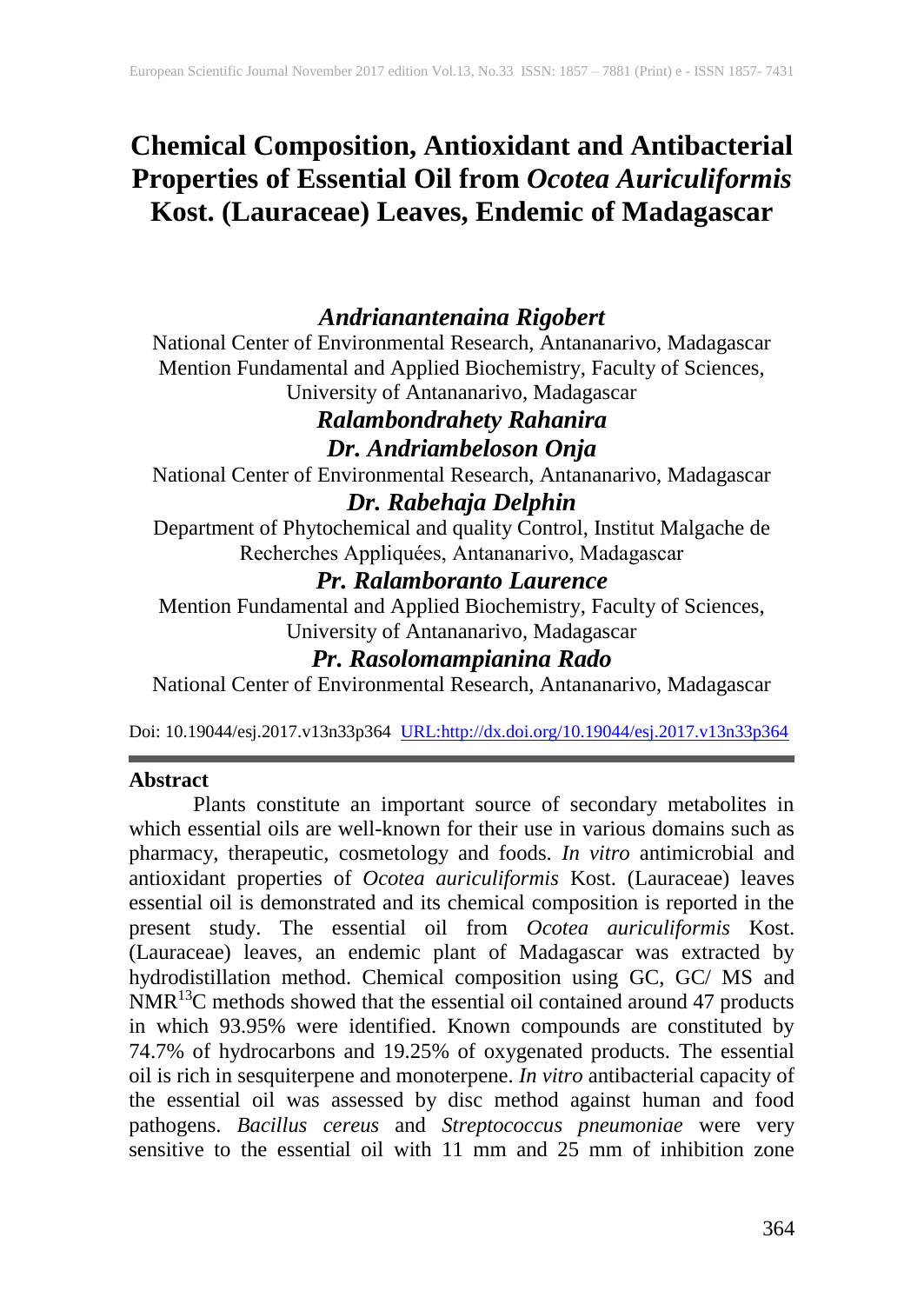respectively. The MIC of the essential oil was 1mg/mL for *Bacillus cereus* and 0.25 mg/mL for *Streptococcus pneumoniae*. MBC values were 2.5 mg/mL and 0.5 mg/mL, respectively. The ratio MBC/MIC for both strains was inferior to 4 concluding hence that the essential oil has bactericidal effect against the two sensitive strains. *In vitro* antioxidant capacity of the essential oil was performed according to qualitalive (TLC) and quantitative (measure of DPPH radical scavengening) methods. The essential oil showed antioxidant activity with  $IC_{50}$  value of 0.35 mg/mL

**Keywords**: Essential oil, Antioxidant, Antibacterial, *Ocotea auriculiformis*, Madagascar

## **Introduction**

Malagasy flora is unique for its richness, its diversity and its endemism. Fourteen thousand species are recorded on 592000 km<sup>2</sup> of area. Eight botanical families, 25% of genera and 85% of species are only found in Madagascar (Pernet and Meyer, 1957; Rasoanaivo, 1999). In spite of several studies conducted on vegetal biodiversity, many species are not yet subjected to fundamental studies. Actually, many researchers pay their attention on endemic flora of Madagascar to extend scientific knowledge on the one hand and to safeguard endangered species on the other hand.

Therapeutic properties of medicinal plants and essential oils are well known (Turbide, 2010). In developing countries such Madagascar, these natural products constitute the base of traditional medicine. On the other side, chemical or synthetic preservatives used in food industries represent one part of techniques panoply and alternatives for insuring consumers 'safety, extending foodstuffs conservation and reducing alteration caused by oxidation. Moreover, bacteria are mostly known to cause more intoxication cases and their treatment by chemical agents conducted to a regular selection of resistant bacterial strains.

Therefore, researchers and scientists have been resolving to use efficient and accessible alternatives from natural products which actually know a renewed interest. Essential oils could be represented and proved as relevant choice against contamination risk and for the reduction or the substitution of chemical or synthetic preservative agents.

Several studies have been demonstrated that essential oils have a large inhibition spectrum against pathogen bacteria and fungi (Remmal *et al.,* 1993b). In some works, thyme, origan, cinnamon and other aromatic plants essential oils were demonstrated to present inhibitor effect on bacteria and fungi development (Beuchat, 1976; Madhyasta and Bhat, 1984; Beraoud, 1990; Beraoud *et al.,* 1991; Bilgrami *et al.,* 1992).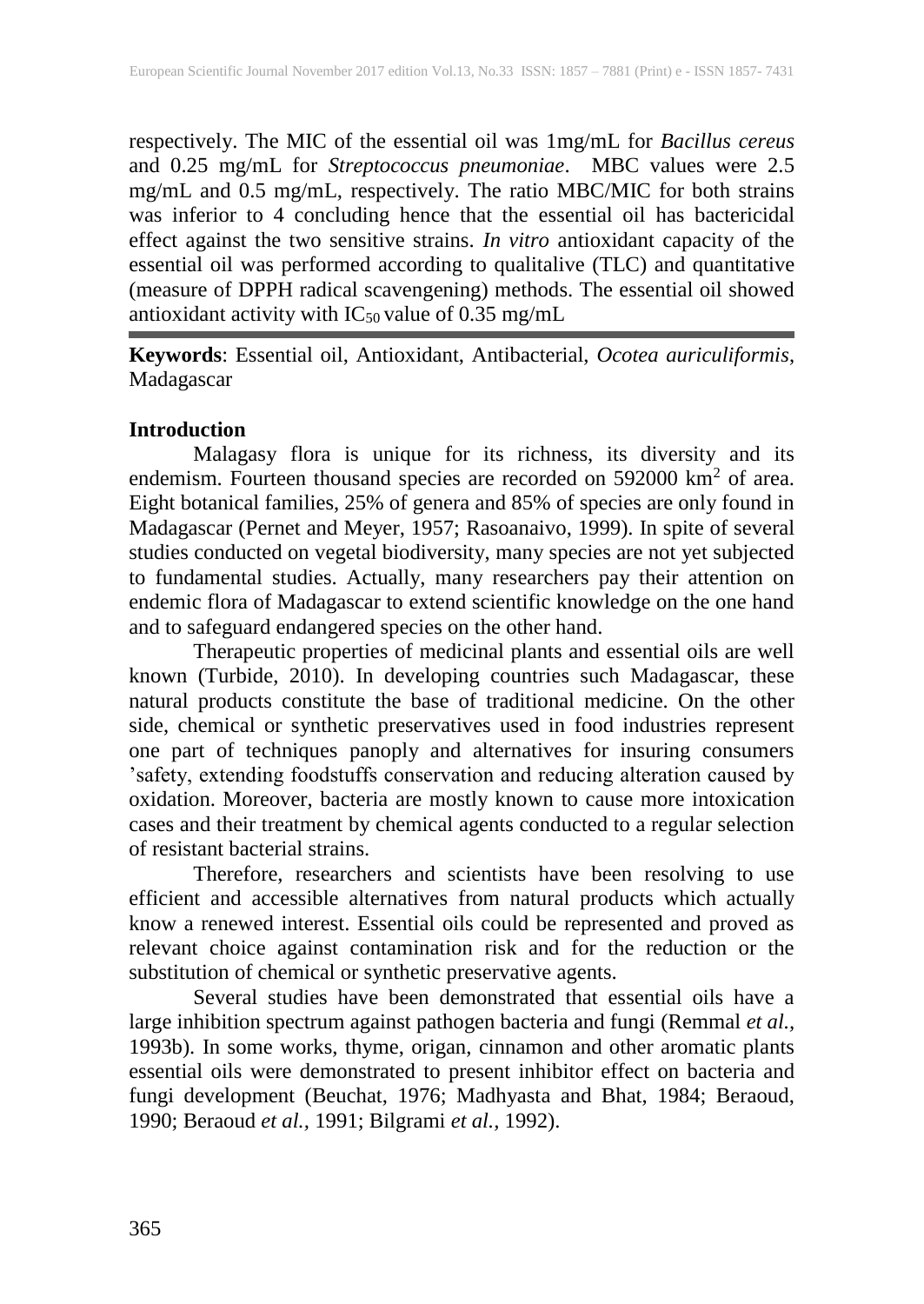These observations develop the curiosity to exploit Malagasy aromatic and endemic plant, *Ocotea auriculiformis* Kost. which is used anarchically in the collect site. Besides, no investigation was recorded for this specie. This work was, thus, undertaken with the purpose to determine the chemical composition and to test antioxidant and antibacterial potentials of essential oil from *Ocotea auriculiformis* Kost. leaves.

#### **Materials and methods Plant sampling**

Plant material was harvested on July 2013 in the humid dense forest of Mandraka, Analamanga, Province of Antananarivo, Madagascar (S 18° 54' 290 of latitude / E 47° 55' 201 of longitude, altitude 1300 m). Voucher specimens were deposited at the herbarium of botanical Department of the Faculty of Sciences Antananarivo, Madagascar under the reference DBEV-15090601. Freshly harvested leaves were dried in a dry and ventilated local for 20 to 30 days.

#### **Essential oil extraction**

Essential oil was extracted by hydrodistillation method for 8 h using Clevenger equipment (Clevenger, 1928). Extracted essential oil was then dehydrated with dry sodium sulfate, put into an opaque vial and kept at -20°C to protect its chemical properties.

### **Chemical analyzes Analytical GC**

The GC analysis was carried out with a Clarus 500 Perkin-Elmer apparatus equipped with two flame ionization detectors 5FID), and fused capillary columns (50 mx 0.22 mm i.d., film thickness 0.25 micron), BP-l (polymethylsiloxane) and BP-20 (polyethylene glycol). Carrier gas hydrogen; linear velocity , 0.8 mL/min. the oven temperature was programmed from 60°C to 220°C at 2°C/min and then held isothermal (20 min). Injector temperature was 250°C. (Injectionmode: split 1/60). Detector temperature: 250°C.

#### **GC/MS Analysis**

The oil was analyzed with a Perkin Elmer Turbo Mass detector (quadrupole), directly coupled to a Perkin Elmer Autossystem XL equipped with two fused-silica capillary columns (60 m x 0.22 mm i.d., film thickness 0.25 micro m) Rtx-1, polydimethylsiloxane and Rtx –wax, polyethylene glycol). Carrier gas helium at 1mL/min; split 1/80; injector temperature, 280°C; oven temperature programmed from 60°C to 230°C at 2°C/min and then held isothermal (35 min). The ion source temperature was 150°C; the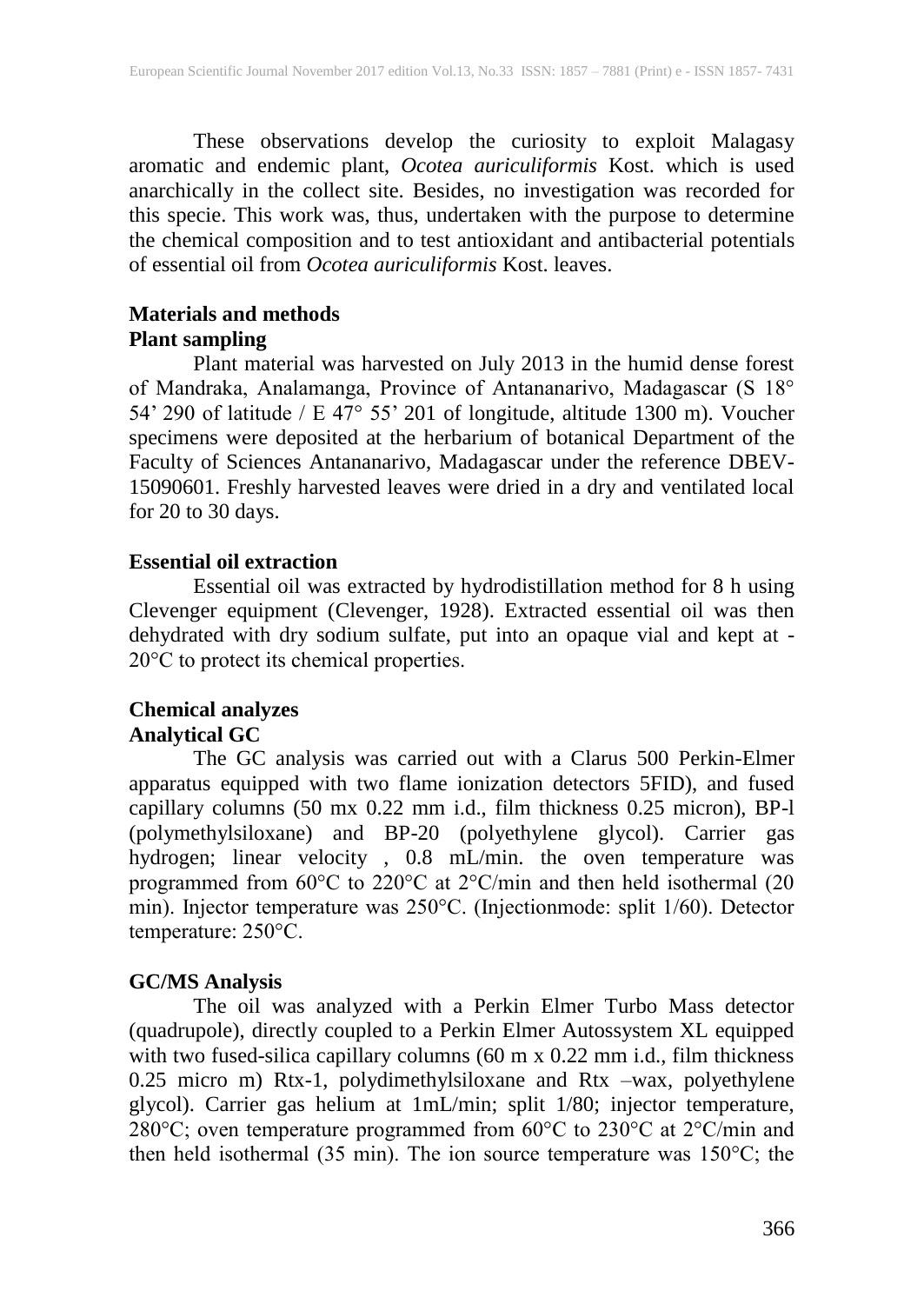energy ionization was 70 eV, and the electron ionization (EI) mass spectra were acquired over the mass range of 35-350 Da. The oil injected volume was  $0.2 \mu L$ .

### **NMR<sup>13</sup>C analysis**

NMR spectra were recorded on a Bruker AVANCE 400 fourier transform spectrometer operating at 100.13 MHz for 13C, equipped with a 5 mm probe, in deuterated chloroform (CDCl3), with all shifts referred to internal tetramethylsilane (TMS). 13C NMR spectra were recorded with the following parameters: pulse width  $5PW$ , 4  $\mu$ s (flip angle 45°); acquisition time, 2.7 s for 128K data table with a spectral width (SW) of 24000Hz (240 ppm) ; CPD mode decoupling; digital resolution 0.183 Hz/pt. The number of accumulated scans was 3000 for each sample (50-60 mg of EO in 0.5 mL of  $CDCl<sub>3</sub>$ ).

### **Identification of the compounds**

For GC, the identification of the components was based on theirs retention indexes on apolar and polar columns which were evaluated in comparison with the standard curve of alkanes and those of reference components.

For GC/MS, the identification of the components was performed using AMDIS software and the NIST MS databases.

Comparison of the chemical shifts of carbons in the  $^{13}$ C NMR data library with those of reference spectra compiled in laboratory and literature made NMR data library.

## **Antioxidant activity**

*In vitro* antioxidant capacity of the essential oil from *Ocotea auriculiformis* Kost. leaves was assessed according to two methods: qualitative evaluation by TLC method (*n*-hexane 9 mL / diethylique Ether 1 mL) summarized in the figure 1 and quantitative method by the measure of DPPH (1,1-diphenyl-2-picrylhydrazyl) radical scavengening.

For the qualitative method, the constituents of the essential oil showing antioxidant activity appeared in yellow-white on violet stain of DPPH solution.

Quantitative analysis was performed according to the methods described by Wang *et al.,* 2002 and Kivrak *et al*., 2009. For that, 20 µL of serial dilutions of essential oil in methanol (0.039 to 5 mg/mL) were mixed with 2 mL of DPPH; after 30 min. of incubation in dark, the absorbance was measured at 517 nm. Ascorbic acid was used as positive control and the essential oil was tested in triplicate. The inhibition of free DPPH radical in percentage (P %) was calculated as follows (Sharififar *et al.,* 2007) :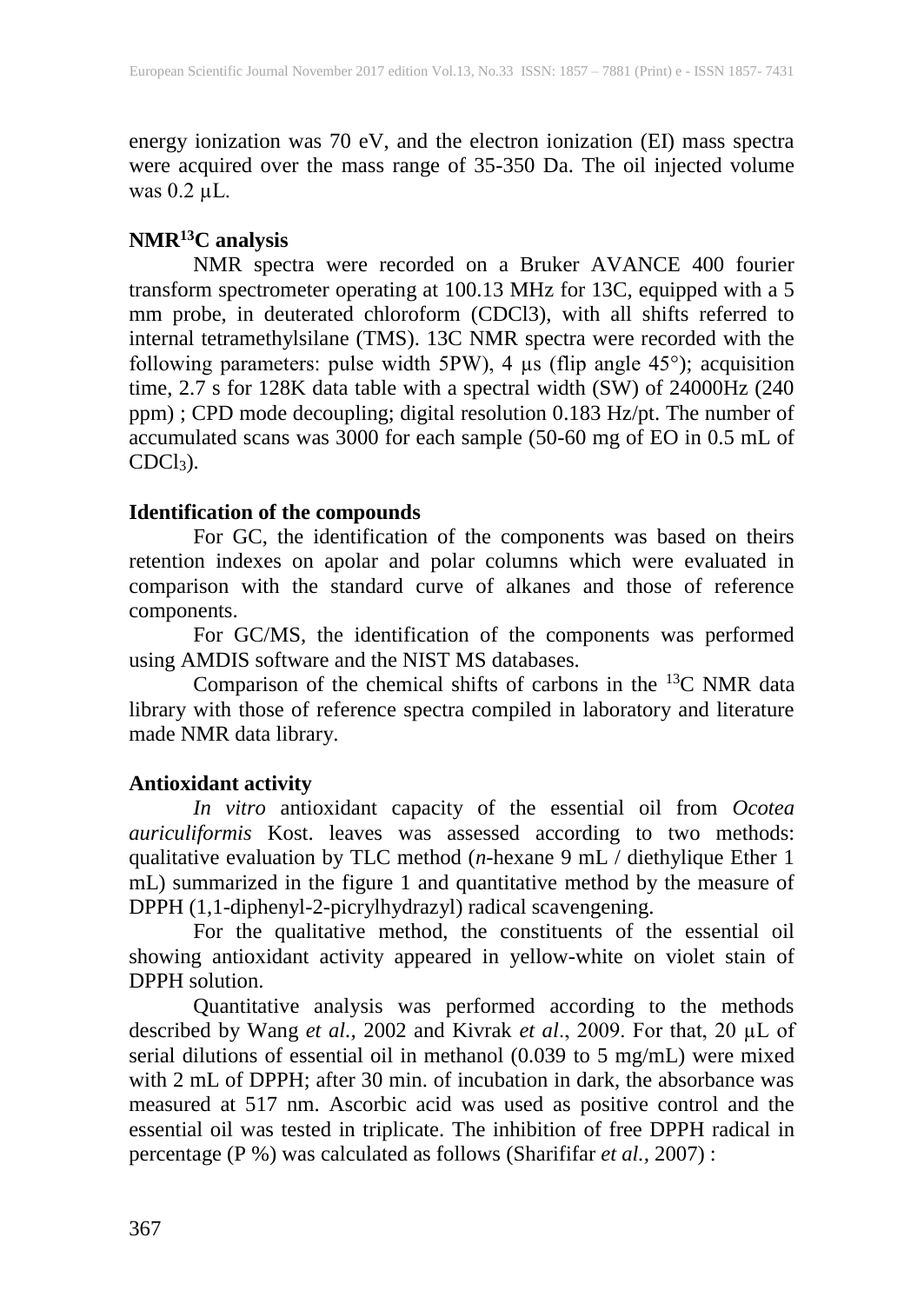$P$ % = (A blank – A sample / A blank) x 100

With A blank: Absorbance of DPPH methanolic solution), A sample: Absorbance of the extract.

The  $IC_{50}$  value was calculated by linear extrapolation of the data that lay on the either side of the 50 % inhibition level from the three tests of the equation  $P$  (%) = f (C).

With C: concentration of the essential oil in the extract.

#### **Antimicrobial activity**

Antimicrobial activity of the essential oil was performed on three Gram positive bacteria: *Bacillus cereus (ATCC 13061), Staphylococcus aureus (ATCC 11632), Streptococcus pneumoniae (ATCC 6301)*; five Gram negative bacteria: *Escherichia coli (ATCC 70032), Klebsiella oxytoca (ATCC 700325), Salmonella enteridis, Enterobacter cloacae (ATCC 700323), Pseudomonas aeruginosa (ATCC 9207);* one yeast: *Candida,* from microbial strains collection of the Laboratory of Environmental Microbiology/ National Center of Environmental Research, Antananarivo, Madagascar. These test-microorganisms were selected for their high frequency to contaminate foodstuffs and their pathogenicity.

Disc method was used to test antimicrobial activity of the essential oil (Hayes and Markovic, 2002). Sterile discs (6 mm in diameter) soaked with 10 µL of essential oil were put into Mueller Hinton agar plates previously inoculated with 10<sup>6</sup>cells/mL of test-bacteria. After incubation for 24 h at 37°C, antimicrobial activity was evaluated by the measure of the diameter of inhibition zone around the discs. A disc of sterile distillated water was used as negative control and antibiotic discs as positive controls (Netilmycine 30 µg, Spectinomycine 30 µg). All tests were done in triplicate. The results were interpreted according to pathogens sensibility: the pathogen is resistant if the diameter of inhibition zone  $(X)$  is inferior to 8 mm, sensitive: 9 mm  $\langle X \rangle$  14 mm, very sensitive: 15 mm  $\langle X \rangle$  19 mm, extremely sensitive: X > 20 mm (Ponce *et al*., 2003).

The minimum inhibitory concentration (MIC) of the essential oil on two most sensitive bacteria was determined according to the method described by Remmal *et al.* (1993a) and Satrani *et al.* (2001). Two fold serial dilutions of the essential oil in Mueller Hinton broth added with 0.2 % of agar (1/10 to 1/800) were prepared. 1.5 mL of each dilution were, then, poured into test-tubes containing 13.5 mL of Muëller Hinton broth to obtain final concentrations from  $1/100$  to  $1/8000$  (v/v). Thereafter, the test-tubes were shaken and incubated at 37°C for 24 h. The MIC is defined as the lowest concentration of the essential oil where no bacteria growth is visible (Hansen *et al.,* 1994; Yajko *et al.,* 1995). Each tube content was streaked on Muëller Hinton agar media and incubated at 37°C during 72 h. The MBC,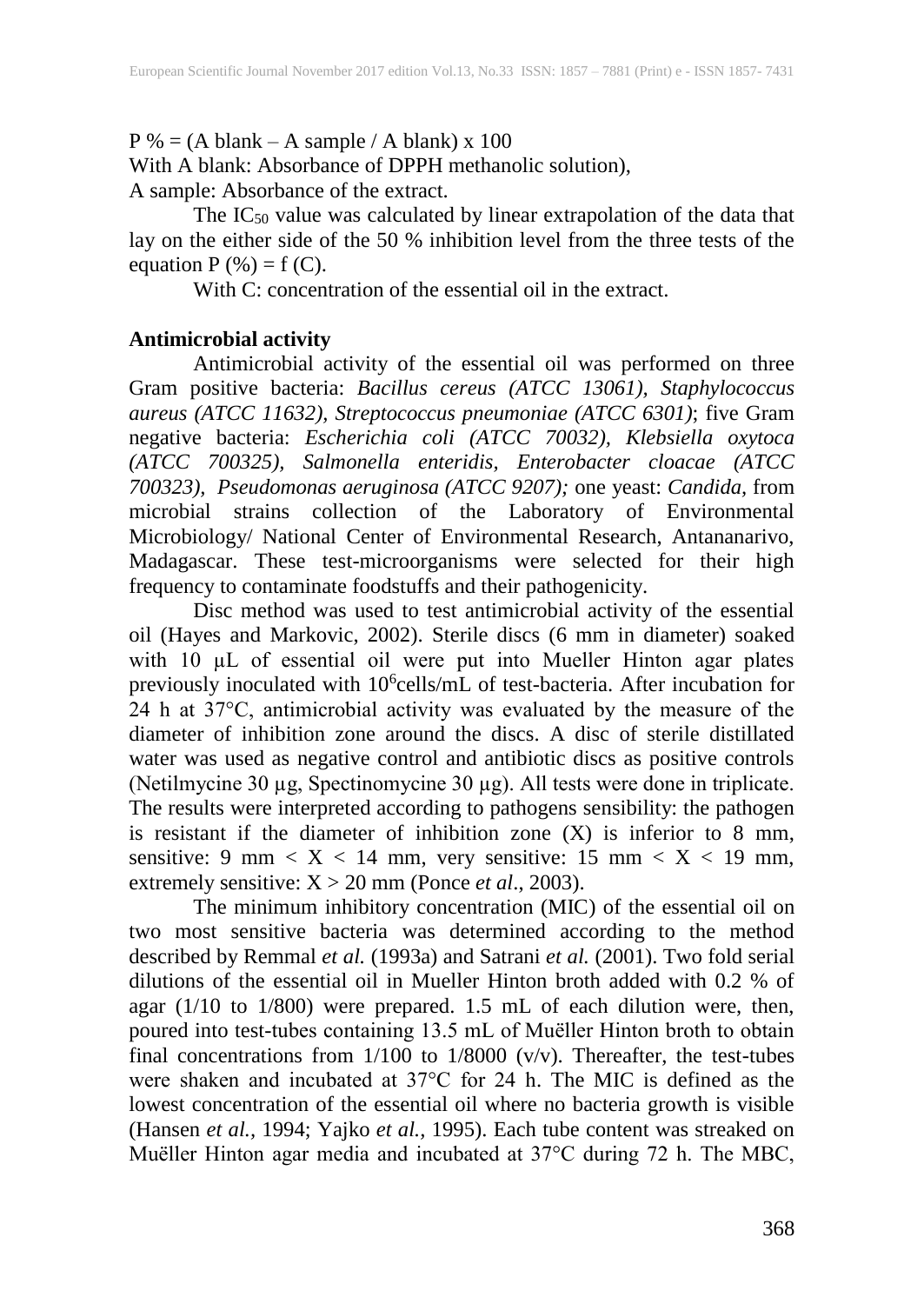defined as the lowest concentration of the essential oil allowing to kill 100 % of previous bacteria (Drugeon *et al.,* 1991), was then deduced.

Thus, bactericidal or bacteriostatic effect of the essential oil was determined by the ratio MBC/MIC. An antibacterial product is considered as bactericidal if MBC/MIC  $\leq$  4 and bacteriostatic if MBC/MIC  $>$  4 (Bouharb *et al*., 2014). Mueller Hinton broth with 0.2% of agar was used as negative control and the test was realized in triplicate to minimize experimentation error.

### **Results and discussion Essential oil extraction yield**

Extraction yield of the essential oil from *Ocotea auriculiformis* Kost*.*  leaves was 0.47%. It is relatively high in comparison with the ten species of Monteverde *Ocotea*, Costa Rica (Sayaka *et al.*, 2007) exploited as source of essential oils where the yields vary from 0,024% to 0,287%. Therefore, essential oil yield, physico-chemical properties and chemical composition are influenced by many factors such species, environmental conditions, extraction technique, drying technique, period, harvest site and age of plant material (Aberchane M. *et al.*, 2001 ; Bourkhiss *et al.*, 2011).

#### **Chemical composition of essential oil**

GC, GC/MS and NMR<sup>13</sup>C analyzes of *Ocotea auriculiformis* Kost. leaves essential oil revealed about 47 products in which 93.95% were identified (Table 1). 74.7% of the components are hydrocarbons and 19.25%, oxygenated derivates. Among identified components, 77.35% are sesquiterpenes (59.2% of sesquiterpene hydrocarbon and 18.15% of oxygenated sesquiterpenes); 16.6% are monoterpenes (15.5% of monoterpene hydrocarbon and 1.1% of oxygenated monoterpenes). Majority components are *α*-humulene (42.6%), *β*-pinene (8.5%), (*E*)-*β*-caryophyllene (7.8%), *α*-pinene (6.4%), oxyde d'humulène II (4.8%), *β*-eudesmol (3.1%), guaiol (3%) and  $\beta$  -selinene (2%).

| $N^{\circ}$    | Name                | <b>RIa</b> | RI <sub>p</sub> | $P(w_0)$ | Identification                  |
|----------------|---------------------|------------|-----------------|----------|---------------------------------|
|                | $\alpha$ -pinene    | 929        | 1.017           | 6.4      | RI, SM, NMR $-$ <sup>13</sup> C |
| 2              | camphene            | 942        | 1.066           | 0.1      | RI, SM                          |
| 3              | $\beta$ -pinene     | 969        | 1.112           | 8.5      | RI, SM, NMR-13C                 |
| $\overline{4}$ | -myrcene            | 979        | 1.056           | 0.4      | RI, SM                          |
| 5              | limonene            | 1.020      | 1.201           | 0.2      | RI, SM                          |
| 6              | 1,8-cineol          | 1.020      | 1.211           | tr       | RI, SM                          |
| 7              | terpinolene         | 1.077      | 1.283           | tr       | RI, SM                          |
| 8              | Linalol             | 1.082      | 1.546           | 0.1      | RI, SM                          |
| 9              | $\alpha$ -terpineol | 1.171      | 1.696           | 0.3      | RI, SM                          |

**Table 1:** Chemical composition of essential oil from *Ocotea auriculiformis* Kost. leaves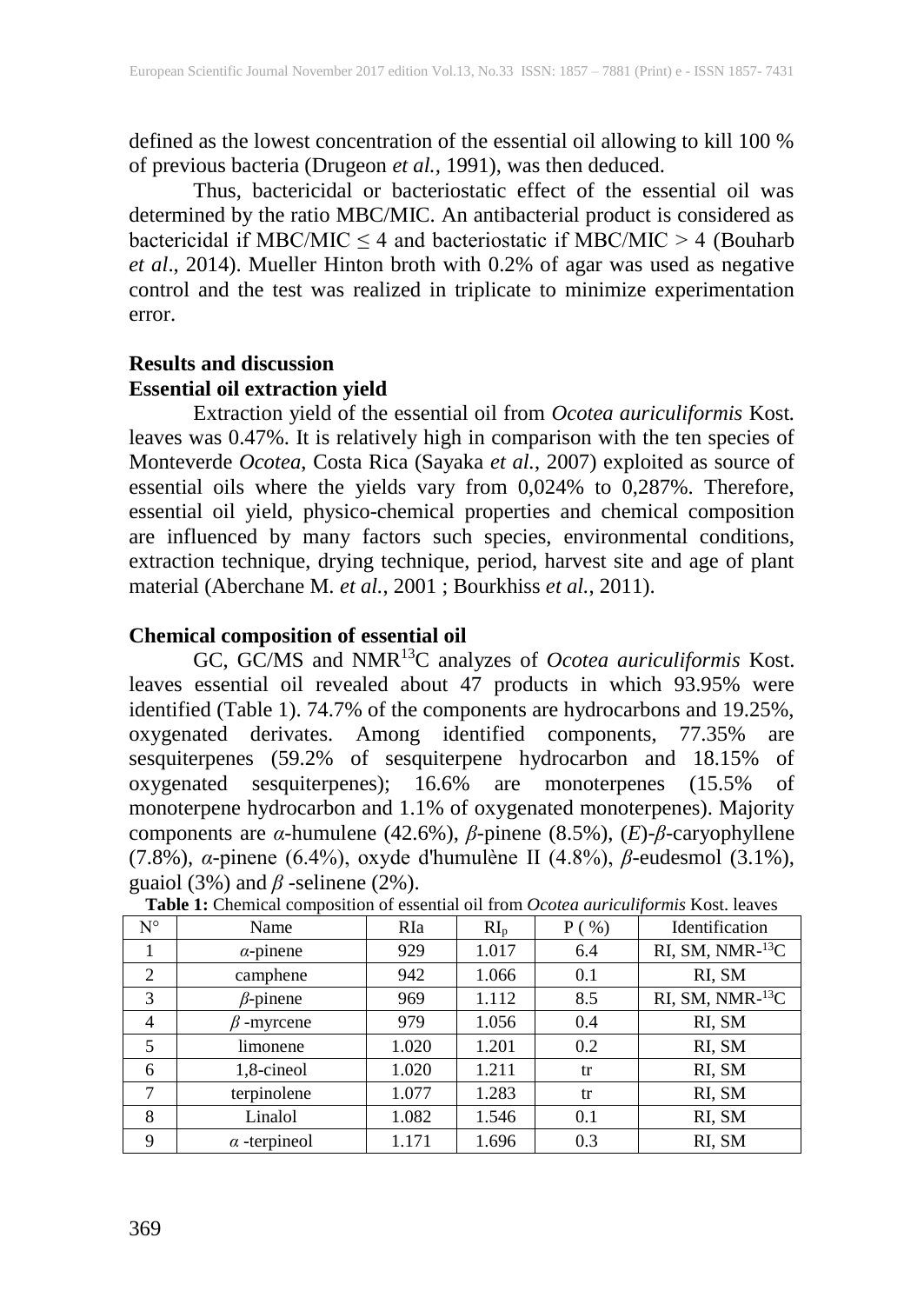| 10 | eugenol                     | 1.326 | 2.166              | 0.1              | RI, SM          |
|----|-----------------------------|-------|--------------------|------------------|-----------------|
| 11 | $\delta$ -elemene           | 1.333 | 1.468              | 0.1              | RI, SM          |
| 12 | $a$ -cubebene               | 1.347 | 1.455              | 0.3              | RI, SM          |
| 13 | $a$ -ylangene               | 1.369 | 1.480              | $\overline{0.5}$ | RI, SM          |
| 14 | $a$ -copaene                | 1.374 | 1.489              | 0.9              | RI, SM, NMR-13C |
| 15 | $\beta$ -bourbonene         | 1.381 | 1.516              | 0.9              | RI, SM, NMR-13C |
| 16 | $\beta$ -elemene            | 1.386 | 1.587              | 0.1              | RI, SM          |
| 17 | (E)- $\beta$ -caryophyllene | 1.415 | 1.594              | $7.8\,$          | RI, SM, NMR-13C |
| 18 | $\alpha$ -guaiene           | 1.445 | 1630               | 0.3              | RI, SM          |
| 19 | $a$ -humulene               | 1.449 | 1.667              | 42.6             | RI, SM, NMR-13C |
| 20 | $\gamma$ -Muurolene         | 1.468 | 1.684              | 0.4              | RI, SM          |
| 21 | germacrene-D                | 1.473 | 1.705              | 0.9              | RI, SM, NMR-13C |
| 22 | $\beta$ -selinene           | 1.479 | 1.715              | $\overline{2}$   | RI, SM, NMR-13C |
| 23 | $a$ -selinene               | 1.488 | 1.719              | 1.1              | RI, SM, NMR-13C |
| 24 | $a$ -muurolene              | 1.491 | 1.719              | 0.2              | RI, SM          |
| 25 | $a$ -bulnesene              | 1.497 | 1.711              | 0.2              | RI, SM          |
| 26 | $\gamma$ -cadinene          | 1.504 | 1.753              | 0.2              | RI, SM          |
| 27 | cis-calamenene              | 1.507 | 1.828              | 0.1              | RI, SM          |
| 28 | $\delta$ -cadinene          | 1.512 | $\overline{1.753}$ | 0.9              | RI, SM, NMR-13C |
| 29 | élémicine                   | 1.516 | 2.224              | 0.3              | RI, SM          |
| 30 | a-calacorene                | 1.526 | 1.912              | 0.3              | RI, SM          |
| 31 | $\beta$ -elemol             | 1.532 | 2.076              | 0.3              | RI, SM          |
| 32 | germacrene B                | 1.546 | 1.823              | tr               | RI, SM          |
| 33 | oxyde caryophyllene         | 1.567 | 1.978              | 0.9              | RI, SM, NMR-13C |
| 34 | guaiol                      | 1.582 | 2.085              | 3                | RI, SM, NMR-13C |
| 35 | humulol                     | 1.585 | 2.155              | 0.5              | RI, SM          |
| 36 | oxyde humulene II*          | 1.592 | 2.034              | 4.8              | RI, SM, NMR-13C |
| 37 | sequithuriferol*            | 1.592 | 2.117              | 1.6              | RI, SM, NMR-13C |
| 38 | cubenol                     | 1.608 | 2060               | 0.4              | RI, SM          |
| 39 | $\tau$ -cadinol*            | 1.614 | 2163               | 0.24             | RI, SM, NMR-13C |
| 40 | $\tau$ -muurolol*           | 1.614 | 2181               | 0.36             | RI, SM, NMR-13C |
| 41 | $\gamma$ -eudesmol          | 1.626 | 2.262              | tr               | RI, SM          |
| 42 | $\beta$ -eudesmol           | 1.632 | 2.224              | 3.1              | RI, SM, NMR-13C |
| 43 | $a$ -cadinol                | 1.635 | 2221               | 0.95             | RI, SM, NMR-13C |
| 44 | $\alpha$ -eudesmol          | 1.639 | 2.215              | 0.4              | RI, SM          |
| 45 | $\gamma$ -bisabolol         | 1.647 | 2262               | 0.2              | RI, SM          |
| 46 | bulnesol                    | 1.649 | 2.205              | 1.1              | RI, SM, NMR-13C |
| 47 | juniper camphor             | 1.675 | 2.292              | 0.1              | RI, SM          |
|    | TOTAL (%)                   |       |                    | 93.95            |                 |

P:Percentage; RIa: apolar Retention Index ; RIp : polar Retention Index; \* : identification of Retention Index polar; tr:trace <0.1

The nine common compounds (*α*-pinene, *β*-pinene, *β*-elemene, *β*caryophyllene, *α*-humulene, germacrene-D, γ-cadinene, δ-cadinene, and *α*-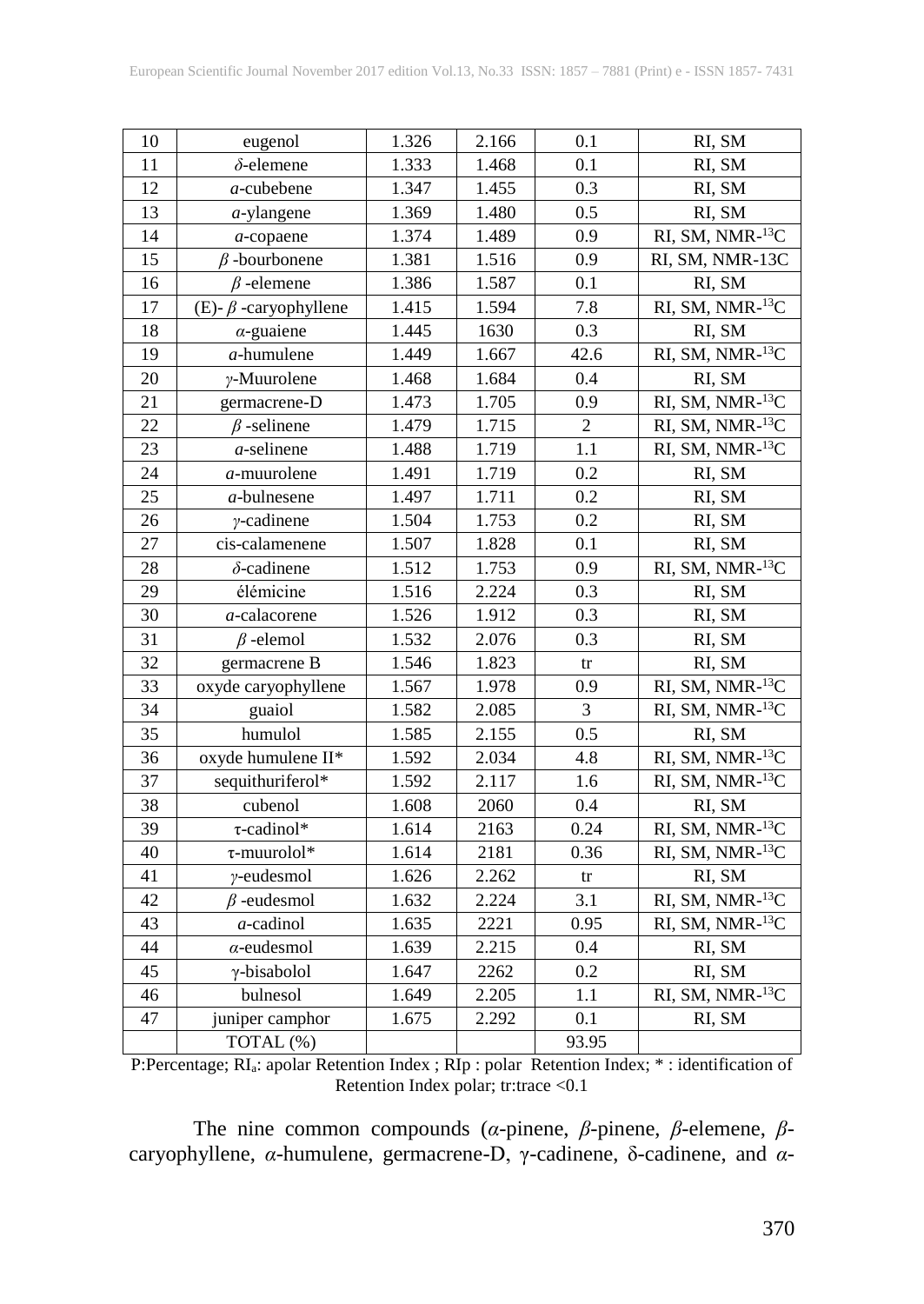cadinol) had been previously reported in *Ocotea angustifolia* (Torres *et al.*, 2005) and *Ocotea brenesii* (Chaverri and Ciccio, 2005) leaves essential oils. These nine compounds are apparently common of the genus *Ocotea* and the following genera *Beilsch-miedia*, *Cinnamomum*, *Laurus*, *Lindera*, *Nectandra*, and *Persea*. *Beilschmiedia alloiophylla*, *Beilschmiedia tilaranensis* (Setzer and Haber, 2007), *Laurus azorica* (Pedro *et al.*, 2001), and *Nectandra membranacea* (Wu *et al.*, 2006) leaves essential oils presented all the nine compounds. Furthermore, *Ocotea comoriensis* bark essential oil (Menut *et al.*, 2002) contained eight of the nine common compounds found in *Ocotea* species; *β*-elemene was not reported. However, *Ocotea auriculiformis* Kost. leaves essential oil in this study presented the nine common compounds found in the genus *Ocotea*. The difference of chemical composition observed between *Ocotea* could be explained by biotic and abiotic factors adaptation such as climate of the region, geographic factors (altitude, nature of the soil) which determine the synthesis of specific products (Brada *et al*., 2007 ; Ghanmi *et al*.,2007). Then, chemical composition of essential oils doesn't depend only to plant organ and extraction method, but also to the origin of the species (Adams *et al.,* 1996; Koukos *et al*., 2000; Hojjati *et al.,* 2009).

#### **Antioxidant activity**

The following figure shows the results of qualitative test and the measure of inhibition percentage of DPPH radical.

**A**: Ascorbic acid

**B**: Essential Oil from *Ocotea auriculiformis* Kost. leaves

**1-2-3-4**: Antioxidant activity



**Figure 1**: Antioxidant Activity of Essential Oil from *Ocotea auriculiformis* Kost. leaves by TLC method

Tested essential oil displayed antioxidant activity. Silica gel plate colored in violet by DPPH was discolored in yellow-white in the bands showing antiradical activity of the essential oil.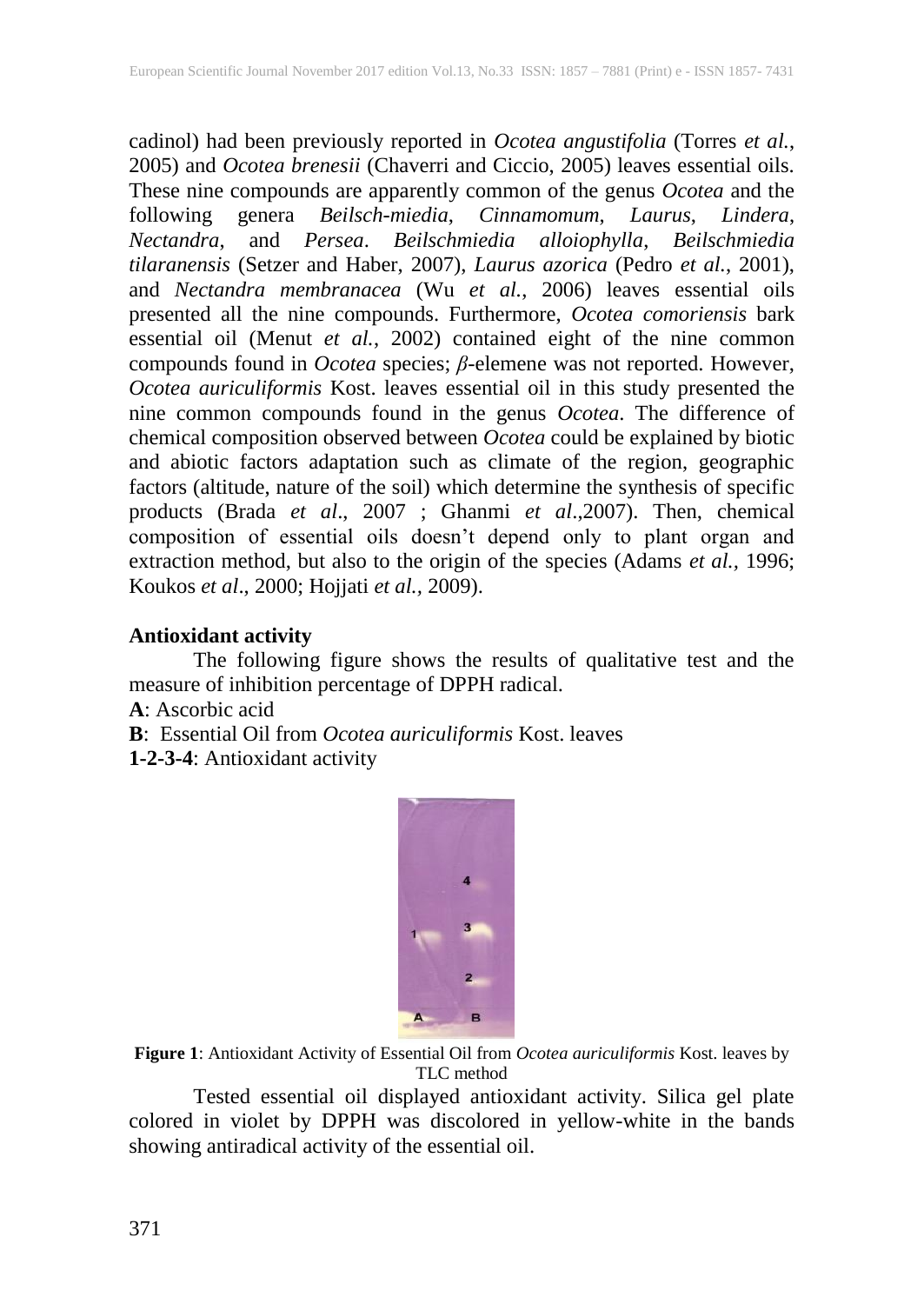

IC<sub>50</sub>: Inhibition Concentration (50 %); HO: Essential oil; AA: Ascorbic acid.

For quantitative test, the percentage of DPPH radical inhibition increased with the concentration either for ascorbic acid or for essential oil of *Ocotea auriculiformis* Kost. leaves. It would be noted that this inhibition percentage was comparable for the two substances for all concentrations tested.

According to the results obtained essential oil of *Ocotea auriculiformis* Kost. leaves exhibited comparable antioxidant activity than ascorbic acid with  $IC_{50}$  values of 0.35 mg/mL and 0.3 mg/mL respectively (Figure 2). This activity is due to phenol compounds in the essential oil which the main role is the reduction of free radicals (Villano *et al.*, 2007). It would be emphasized also that for essential oils, biological property is not only from majority components but minority compounds could show synergic or antagonistic activity to form efficient system against free radicals (Sidi and Ziane, 2003).

#### **Antimicrobial activity**

The essential oil of *Ocotea auriculiformis* Kost. leaves showed antibacterial activity especially against Gram + bacteria: *Streptococcus pneumoniae* and *Bacillus cereus* at a concentration of 100 µg/disc. The diameters of inhibition zone were 25 mm for *Streptococcus pneumoniae* and 11 mm for *Bacillus cereus* (Figure 3)*.* According to Ponce *et al*.'s criteria, *Streptococcus pneumoniae* was extremely sensitive to the essential oil and *Bacillus cereus*, sensitive. MIC values for the two strains were 0.25 mg/mL and 1 mg/mL, respectively and MBC values were 0.5 mg/mL and 2.5 mg/mL, respectively. MIC values are comparables to those of *Ocotea bofo* and *Ocotea quixos* essential oils. *Ocotea bofo* essential oil MIC were ranged from 0.16 to 0.32 mg/mL for *Escherichia coli*, *Staphylococcus aureus* and *Bacillus subtilis* (Alessandra, 2006). Those of *Ocotea quixos* were, however,

**Figure 2**: Antioxidant Activity of Essential Oil from the Leaves of *Ocotea auriculiformis* Kost., by the measure of DPPH (i) and  $IC_{50}$  values (ii)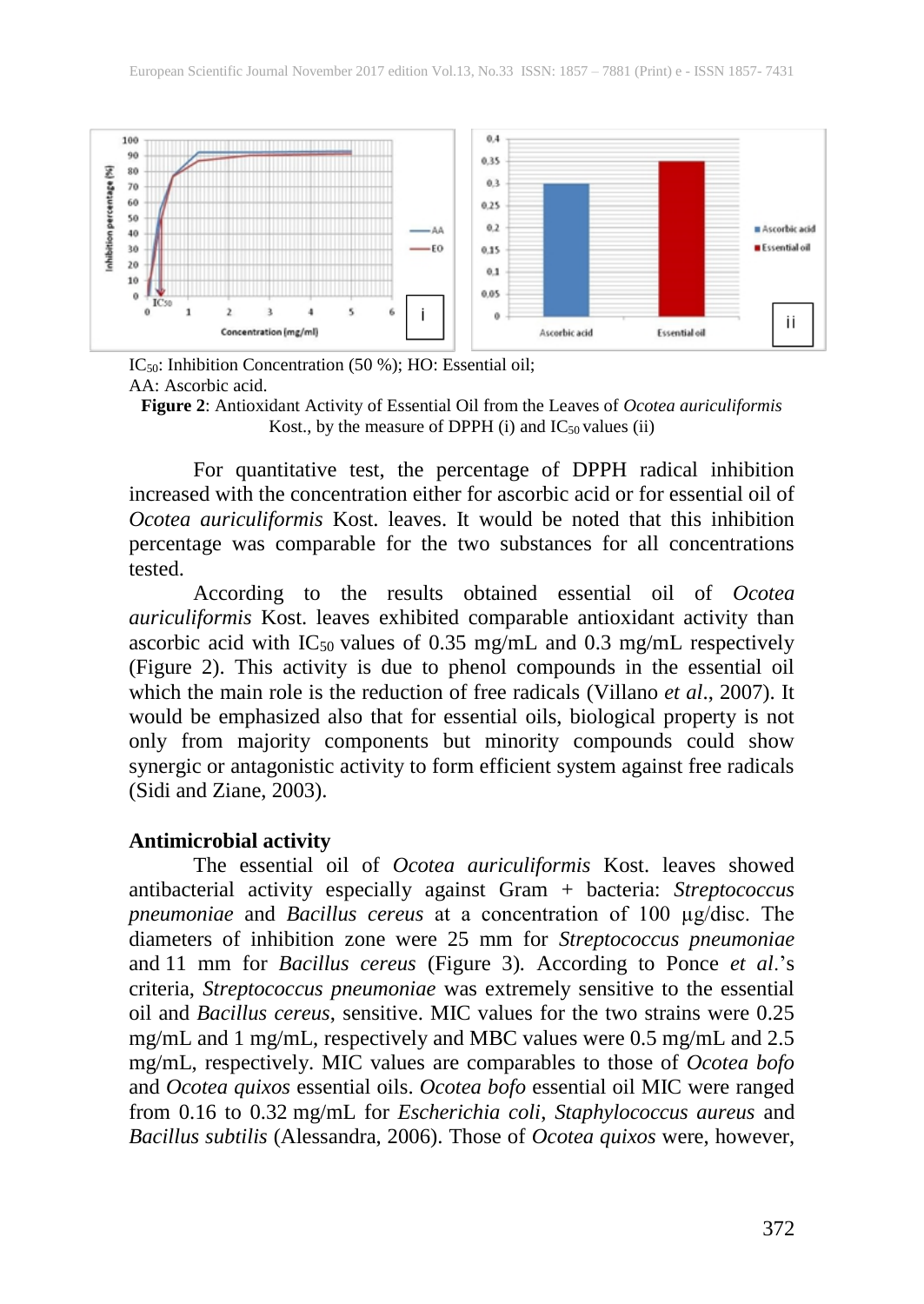from 0.12 to 0.24 mg/mL for *Staphylococcus aureus* and *Enterococcus faecalis* (Renato, 2003).

MIC and MBC indicate the nature of the compounds activity against microorganisms. In this study, the ratio MBC/MIC was inferior to 4; *Ocotea auriculiformis* Kost. leaves essential oil was then qualified to possess bactericidal activity against the two sensitive strains.



EO : Essential oil ; N : Netilmycine ; S: Spectinomycine; H2O: Water distilled **Figure 3**: Antimicrobial activity of the essential oil from leaves from *Ocotea auriculiformis* Kost.

Antimicrobial activity of the essential oil from *Ocotea auriculiformis* Kost.leaves could be explained by its chemical profile rich in terpenes, especially  $\alpha$ -pinene and  $\beta$ -pinene. This component displays several biological activities as antibacterial, anti-inflammatory, antiviral, as antibacterial, anti-inflammatory, antiviral, expectorant, sedative, herbicide and insecticide (Ghanmi *et al.,* 2007). Moreover, because of the complexity of the chemical composition of the essential oils, antimicrobial activity may be due to the interaction between the different constituents.

#### **Conclusion**

Our results show that essential oil from leaves of *Ocotea auriculiformis* Kost. species is rich in sesquiterpenes and monoterpenes. Antibacterial activity of the essential oils based on MIC against common food-borne pathogens and strong antioxidant activity suggests its possible use in food industries as a new potential source of natural antibacterial and antioxidant agents. However, *in vivo* studies are recommended to determine the toxicity profile of the essential oil.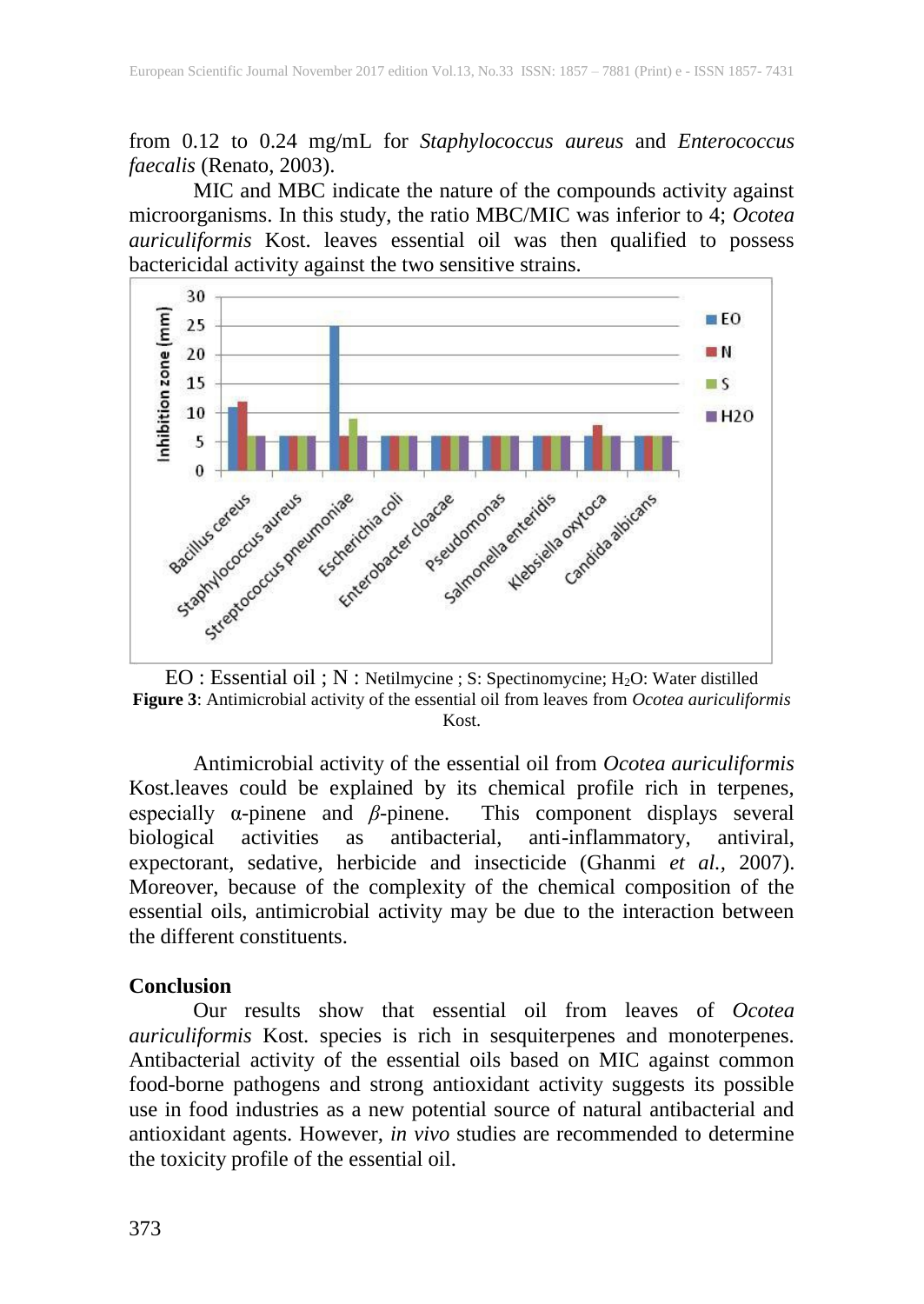#### **Acknowledgement**

The authors are grateful to IRD laboratory Ambatobe for the botanical identification, the Institut Malgache de Recherches Appliquées, Fondation Albert & Suzanne RAKOTO-RATSIMAMANGA, B.P. 3833 101-Antananarivo and the Biomass UMR 6134 CNRS of University of Corse for essential oil analysis.

#### **References:**

- 1. Adams R.P., Barrero A.F. & Lara A. (1996). Comparisons of the leaf essential oils of Juniperus phoenicea, J. phoenicea subsp. eumediterranea Lebr. & Thiv. and J. phoenicea var. turbinata (Guss) Parl. J. Essent. Oil Res. ; 8 : 367-371.
- 2. Aberchane M., Fechtal M. , Chaouch A. , Bouayoune T. (2001). Influence de la durée et de la technique d'extraction sur le rendement et la qualité des HE du cèdre de l'Atlas (Cedrusatlantica manetti). Annales de la recherche forestière au Maroc ISSN 0483-8009 CODEN AFRMA; 34 :110- 118.
- 3. Beraoud L. (1990). Effet de certains épices et plantes aromatiques et leurs extraits sur la croissance et la toxinogénèse d'Aspergillus parasiticus NRRL 2999. Thèse 3ème cycle. Faculté des sciences de Rabat. Maroc.
- 4. Beraoud L., Bessière J.M. & Tantaoui Elaraki A. (1991). Chemical composition of the essential oils of selected plant materials used in Moroccan cuisine. Al-Birunya Rev. Mar. Pharm.; 7 : 49-69.
- 5. Beuchat L.R. (1976). Sensitivity of Vibrio parahaemolyticus to spices and organic acids. J. Food. Sc. ; 41 : 899-902.
- 6. Bouharb H., Badaoui K.E., Ziar T., Alri E.J., Chakir S. Alaoui T. (2014). Sélection de quelques plantes médicinales du Zerhoun pour l'activité antibactérienne contre Pseudomonas aeruginosa. Journal of Applied Biosciences ; 78 : 6685 -6693.
- 7. Bourkhiss M, Hnach M, Lakhlifi T, Boughdad A, Farah A, Satrani B. (2011). Effet de l'Age et du Stade Végétatif sur la Teneur et la Composition Chimique des HE de Thuya de Berbere. Les technologies de laboratoire ; 6(23): 64-68.
- 8. Bilgrami K.S. , Sinha K.K & Sinha A.K. (1992). Inhibition of aflatoxin production and growth of Aspergillus flavus by eugenol, onion, and garlic extracts. Indian. J. Med. Res. ; 96 : 171-175.
- 9. Caillon & Drugeon (1991). Dénombrement des bactéries vivantes p 127-137. Bactéricidie. Aspects théoriques et thérapeutiques. Edité par : Courvalin P, Drugeon H, Flandrois J.P & Goldstein F. Maloine Paris.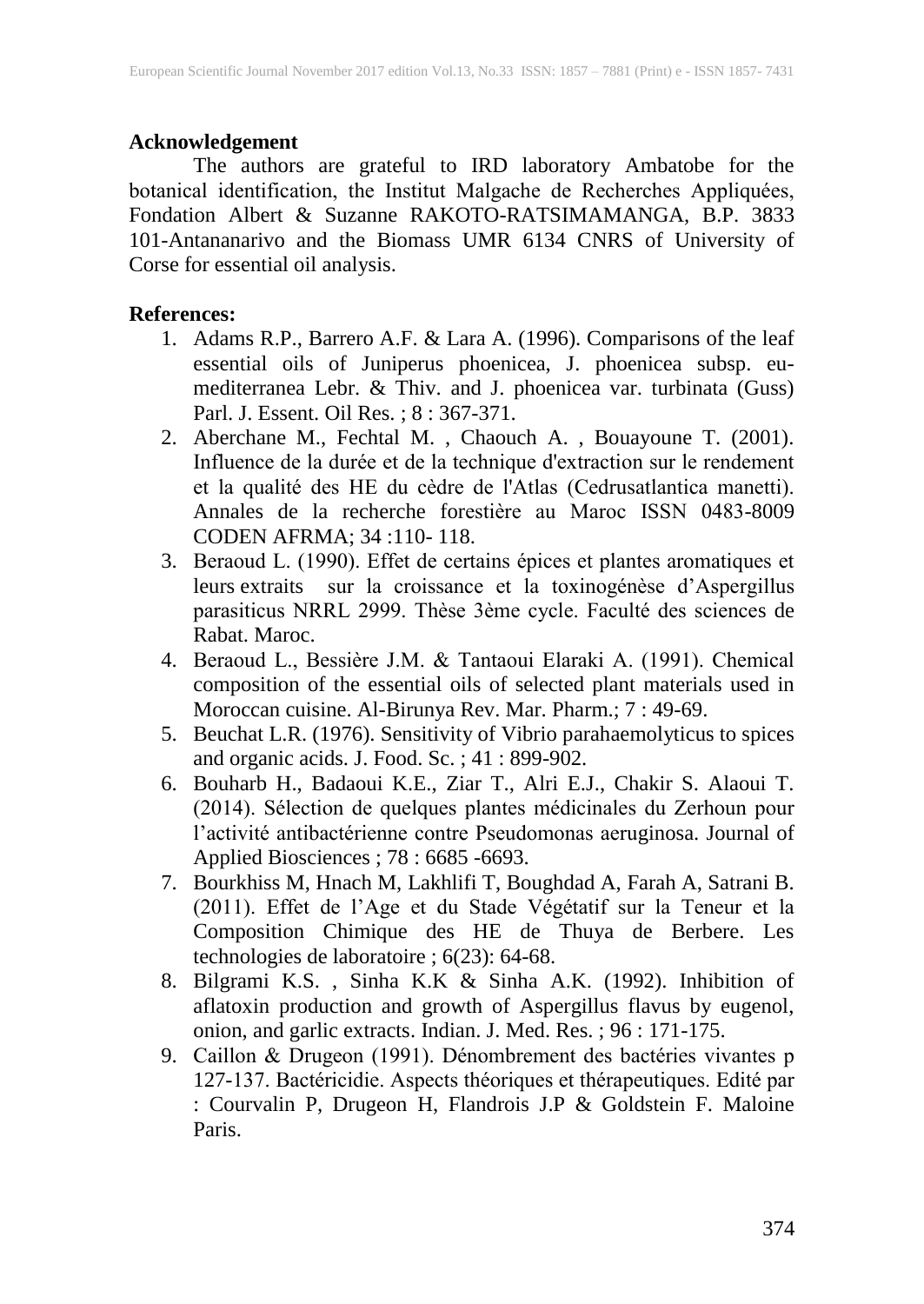- 10. Clevenger J.F. (1928). Apparatus for the determination of volatile oil. J. Am. Pharm. Assoc.; 17: 341-346.
- 11. Chaverri C., Ciccio J.F. (2005). Essential oil of trees of the genus Ocotea (Lauraceae) in Costa Rica. I. Ocotea brenesii. Rev. Biol. Trop.; 53: 431-436.
- 12. Drugeon H., Legallou F. & Caillon J. (1991). Méthodes d'étude de l'activité bactéricide p 113-126. Bactéricidie. Aspects théoriques et thérapeutiques. Edité par : Courvalin P, Drugeon H, Flandrois J.P & Goldstein F. Maloine Paris.
- 13. Ghanmi M. et al. (2007). Composition chimique et activité antimicrobienne de l'essence de térébenthine du pin maritime (Pinus pinaster) et du pin d'Alep (Pinus halepensis) du Maroc. Acta Bot. Gallica ; 154(2) : 293- 300.
- 14. Koukos P.K., Papadopoulou K.I., Patiaka D.T. & Papagiannopoulos A.D. (2000). Chemical composition of essential oils from needles and twigs of Balkan pine (Pinus peuce Grisebach) grown in northern Greece. J. Agric. Food Chem.; 48: 1266-1268.
- 15. Kivrak I., Duru M.E., Oztürk M., Mercan N., Harmandar M., Topçu G. (2009). Antioxydant, anticholinesterase and antimicrobial.
- 16. Hansen K.T., Clark R.B. & Sanders W.E. (1994). Effect of different test conditions on the susceptibility of Mycobacterium fortuitum and Mycobacterium chelonae to
- 17. amikacin. J. Antimicrob. Chemother ; 33 : 483-494.
- 18. Hayes A.J., Markovic B. (2002). Toxicity of australian essential oil Backhousia citriodora (Lemon myrtle). Part 1. Antimicrobial activity and in vitro cytotoxicity. Food Chem Toxico; 40: 535-543.
- 19. Hojjati F., Zarre S. & Assadi M. (2009). Isoenzyme diversity and cryptic speciation in Juniperus excels (Cupressaceae) complex in Iran. Biochem. Syst. Ecol. ; 37: 193-200.
- 20. Madhyasta M.S & Bhat R.V. (1984). Aspergillus parasiticus growth and aflatoxin production on black and white pepper and the inhibitory action of their chemical constituents. Appl. Environ. Microbiol. ; 48: 376-379.
- 21. Menut C., Bessierre, J.M., Hassani M.S., Buchbauer G., Schopper B. (2002), Chemical and biological studies of Ocotea comoriensis bark essential oil. Flavour Fragrance J. ; 17: 459-461.
- 22. Pedro L.G., Santos P.A.G., Da Silva J.A., Figueiredo A.C., Barroso J.G., Deans S.G., Looman A., Scheffer J.J.C. (2001). Essential oils from Azorean Laurus azorica. Phytochemistry ; 57: 245-250.
- 23. Pernet R., Meyer G. (1957), Pharmacopée de Madagascar. Publications de l'Institut de recherche Scientifique de Madagascar ; 86p.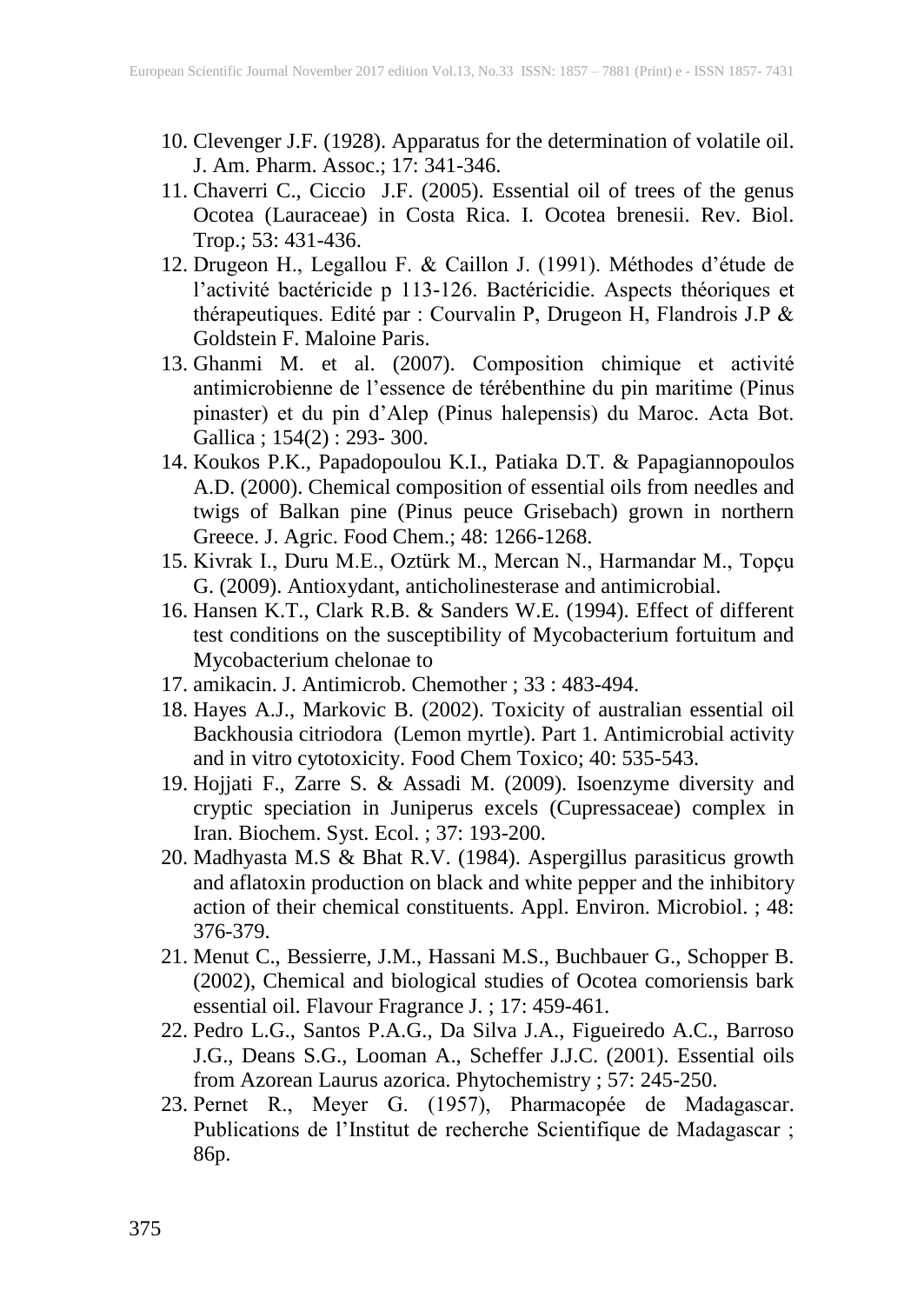- 24. Ponce A., Fritz R., Del V.C., Roura S. (2003). Antimicrobial activity of essential oils on the native microflora of organic Swiss chard. Lebensmittel-Wissenschaft und Technologic.
- 25. Rabehaja D. J. R. (2013). Production et analyse d'HE de plantes aromatiques et médicinales de Madagascar, caractérisation par RMN 13C, CPG (Ir) et CPG-SM; Thèse de Doctorat en Chimie ; 199p.
- 26. Rasoanaivo P. (1999). International Development Research Centre. (http://www.idrc.ca).
- 27. Remmal A. et al. (1993a), Improved method for the determination of microbial activity of essential oils in agar medium. J. Essent. Oil Res.; 5: 179-184.
- 28. Remmal A., Tantaoui Elaraki A., Bouchikhi T& Ettayebi M. (1993b). Inhibition if antibacterial activity of essential oils by Tween 80 and Ethanol in liquid medium. J. pharm. Belg.; 48(5): 352-356.
- 29. Satrani B., Farah A., Fechtal M., Talbi M., Blaghen M. and Chaouch A. (2001). Composition chimique et activité antimicrobienne des huiles essentielles de Satureja calamintha et Satureja alpina du Maroc, Ann. Falsif. Expert. Chim. Toxicol.; 94(956): 241-250.
- 30. Sayaka Takaku, William A. H., William N. Setzer. (2007). Leaf essential oil composition of 10 species of Ocotea (Lauraceae) from Monteverde, Costa Rica. Biochemical Systematics and Ecology ; 35 : 525-532.
- 31. Setzer W.N., Haber W.A. (2007). Leaf essential oil composition of five species of Beilschmiedia from Monteverde, Costa Rica. Nat. Prod. Commun.; 2 : 79-83.
- 32. Sharififar F., Moshafi M.H., Mansouri S.H., Khodashenas M., Khoshnoodi M. (2007). In vitro Evaluation of antibacterial and antioxidant activities of the essential oil and methanol extract of endemic Zateria multiflora Boiss. Food Control; 18: 800-805.
- 33. Sidi B. K. & Ziane A. (2003). Etude phytochimique des huiles essentielles de Lavandula stoechas L. de la région de Tlemcen. Mémoire de DES en Biochimie. Université Abou Baker Belkaid, Tlemcen ; 54 p.
- 34. Torres A.M., Ricciardi G.A.L., Agrelo De Nassif A.E., Ricciardi A.I.A., Dellacassa E. (2005). Examen del aceite esencial de Nectandra angustifolia (Schrad.) Nees & Mart. ex Nees. Univ. Nac. Nordeste Comun. Cient. Technol. E-013.
- 35. Turbide M. (2010). L'aromathérapie : applications thérapeutiques, les huiles du Québec et du monde ; Montréal. (http://sante-arome.com).
- 36. Villano D., Fernandez-Pachon M.S., Moya M.L., Troncoso A.M., Garcia-Parrilla M.C. (2007). Radical scavenging ability of